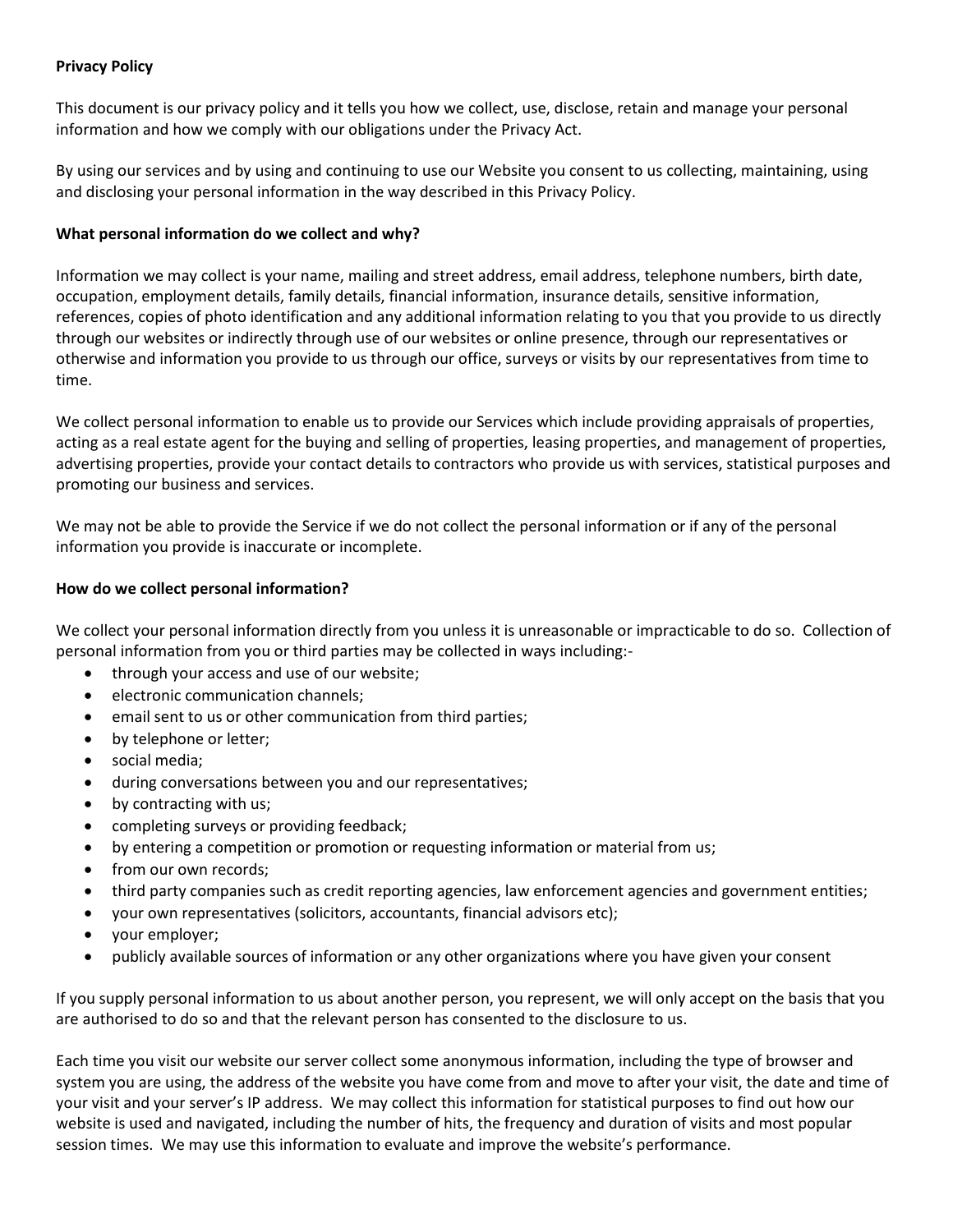In some cases we may also collect your personal information through the use of cookies. A cookie is a piece of information that our web server may send to your machine when you visit our websites. The cookie is stored on your machine, but does not identify you or give us any information about your computer. A cookie helps to recognize you each time to visit the website and to co-ordinate your access to different pages on the website. With most internet browsers, you can erase cookies from your computer hard drive or you can set your browser so that your computer does not accept them.

Any links on our website may take you outside our network. We are not responsible for third party sites and accept no responsibility for the content, accuracy, security or function of third party sites.

# **Considerations for when you send any information to us**

While we do all we can to protect your privacy, including investing in specialist security software, no data transfer over the internet is 100% secure. Any personal information or other information which you transmit to us online is transmitted at your own risk.

If you provide personal information to us electronically, there are ways you can help maintain the security of the information. Some examples are:-

- do not provide personal information by using a public computer
- never disclose your user name and password to another person
- always close your browser when you have finished your user session

If at any time you believe your username or password has been comprised you should change your password and contact us immediately. This is your responsibility.

### **Disclosing your personal information**

The collection of data enables us to provide the best possible quality of customer service.

We may disclose your personal information to third party suppliers, service providers locate in certain circumstances including:-

- to provide services to you and to send communications requested by you;
- if you agree to the disclosure;
- when we use it for the purpose for which it was collected such as a leasing or sale process or in the provision of another Service;
- to employees, contractors, service providers who assist us in operating our business and providing our Services;
- to assess the performance of the website and to improve the operation of the website;
- to provide your updated personal information to contractors or service providers;
- where disclosure is required or permitted by law, rule, regulation lawful and binding determination, decision or direction of a regulator, or in co-operation with any governmental authority of any country
- if disclosure will prevent or lessen a serious threat to one's life or health;
- to update our records and keep your contact details up to date
- to process and respond to any complaint made by you
- any organisation for any authorised purpose with your express consent

Your personal information will not be sold, rented or disclosed other than as described in this Privacy Policy.

### **Direct marketing and opting out**

We do not use sensitive information for marketing purposes. We may send you direct marketing communications and information about our products and services that we consider may be of interest to you. These communications may be sent in various forms, including mail, SMS and email, in accordance with applicable marketing laws. If you indicate a preference for a method of communication, we will endeavour to use that method whenever practical to do so.